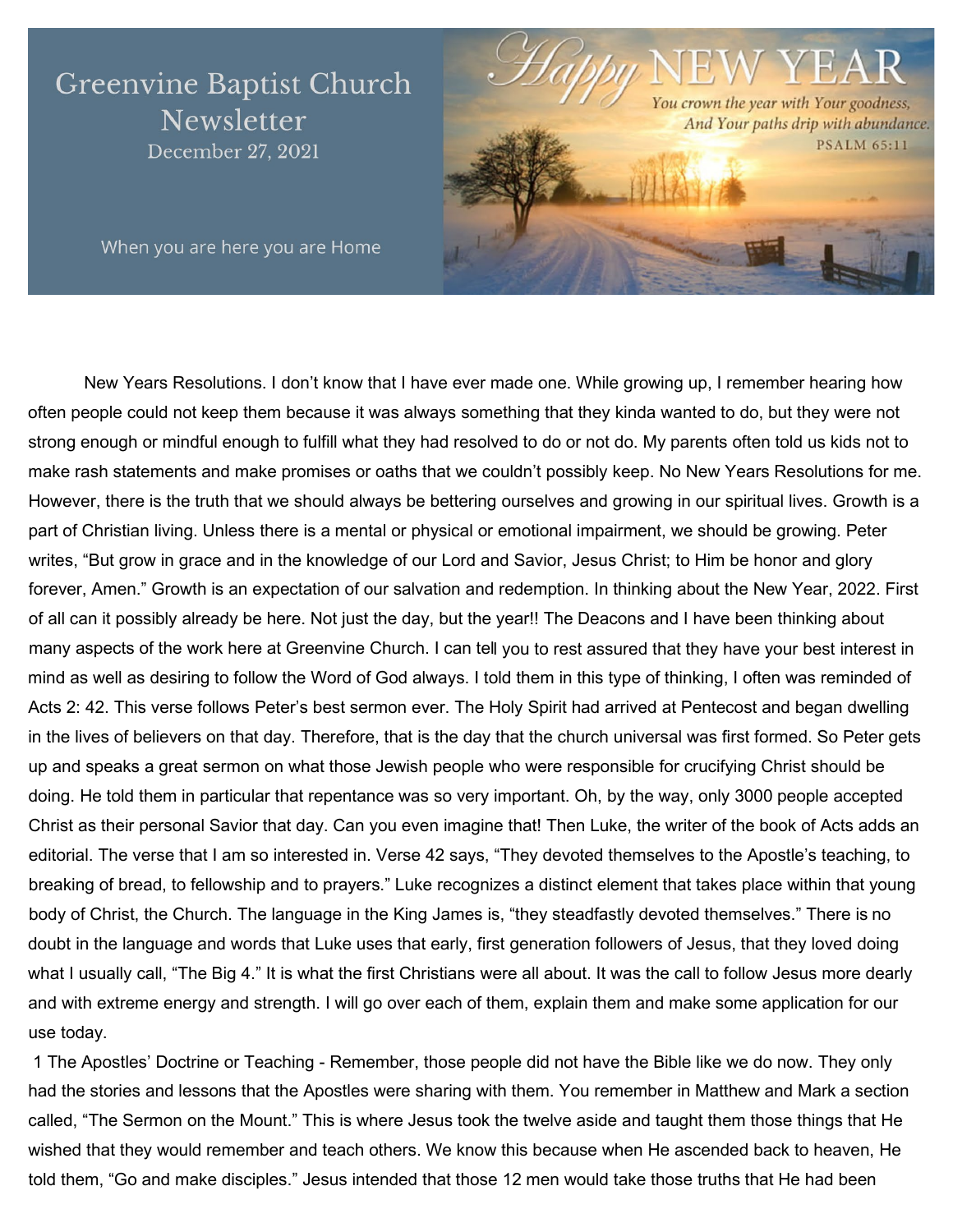teaching them and share them with whomever they came into contact with. He told them to make disciples wherever they went….Jerusalem, Judea, Samaria and the uttermost part of the earth. This is how the message of Christ was spread in those days after Christ left this earth. He gave the charge to teach others to the 12 and empowered them to do just that. Our text says that those early followers of Jesus were devoted to those teachings. We are so fortunate to have the written Word of God that those early writers put down on paper, preserved by the Holy Spirit, and intact for us today. We have the written Apostle's teaching. We have it on tapes. We have it on MP3 digital format. You can download it on your phone. You can get it almost anywhere now. So many offerings of the Bible in so many languages. I think that is why I like the ministry that we support so well, Faith Comes By Hearing. They are constantly releasing versions of the Bible in languages where there was never even a written alphabet. Some of those languages have never had a written out language. We can read or listen to God's Word any time of the day. Any where we are at the time, and as many times as we wish. I would encourage you to "read the Bible in a year." There are even Bibles that you can purchase or get on your devices to have it with you all the time. Take advantage of the great resource that we have in the Bible.

2 Breaking of Bread - Simply said, Communion. The Lord's Supper. The Remembrance Feast. Many titles to represent what we do when we partake of the bread and the cup that Jesus left for us to remind us of His sacrifice for us at Calvary. Christ instituted it with the 12 when they were together at the last Passover that they celebrated together. He took the left over bread that clearly spoke of the Second Person of the Trinity being separated from the other Two for a while, and then being brought back to reunite the Triune God. During the Passover feast or Seder, that piece of bread is with three and taken out and hidden for the children to find and be rewarded after the meal. He said that it represented His body broken for us. We take advantage of that bread and consume it. Making it a part of who we are. Then He took the leftover wine that never gets drank and proclaims that it is represented His blood shed on the Cross for the remission of our sins. He encouraged the 12 to drink it as well and make it a part of their being. He then said, "As often as you eat this bread and drink from this cup, you proclaim my death, until I return." Every time we celebrate the Lord's Supper, we are proclaiming what He did for us. Proclaiming to ourselves. Proclaiming to anyone witnessing us partaking. Proclaiming to one another. Proclaiming to the deamons themselves. "We belong to Christ." Maybe we should have Communion more often than once a month. We will discuss that as well, later. At any rate, the early believers were in love with communion like this.

3 Fellowship - We do a great job with this one at Greenvine. Fellowship simply means "getting together and visiting, encouraging and helping one another." The early followers got together often to simply be a part of each others lives and grow, live and learn with each other and help one another even in daily tasks and circumstances. When we get together on Sunday Mornings, we often have to interrupt the fellowship that is going on in order to start our songs together. That is okay with me, however, some of our visitors are not used to talking while the songs are beginning. It is great to get together. Our Pot-Luck Meals are a tremendous blessing. Visiting and catching up on each others lives while having a meal together. I especially enjoyed our breakfast earlier in this month. Fellowship. Get togethers. Maybe we can re-enstate movie night and concerts now that the pandemic is ebbing. At least I think it is ebbing. 4 Prayer - We have gone over this subject so many times together. Such an important aspect of our lives as followers of Christ. Paul writes, "Be anxious for nothing, but in everything by prayer and supplication, with thanksgiving, let your request be made known to God. And the peace of God will guard your heart in Christ Jesus." He also writes, "Pray without ceasing." The thought here is that we always find ourselves praying. Calling upon the Father in Jesus' Name and telling Him everything that is going on. Not to inform Him, but to tell Him that we trust Him in all circumstances.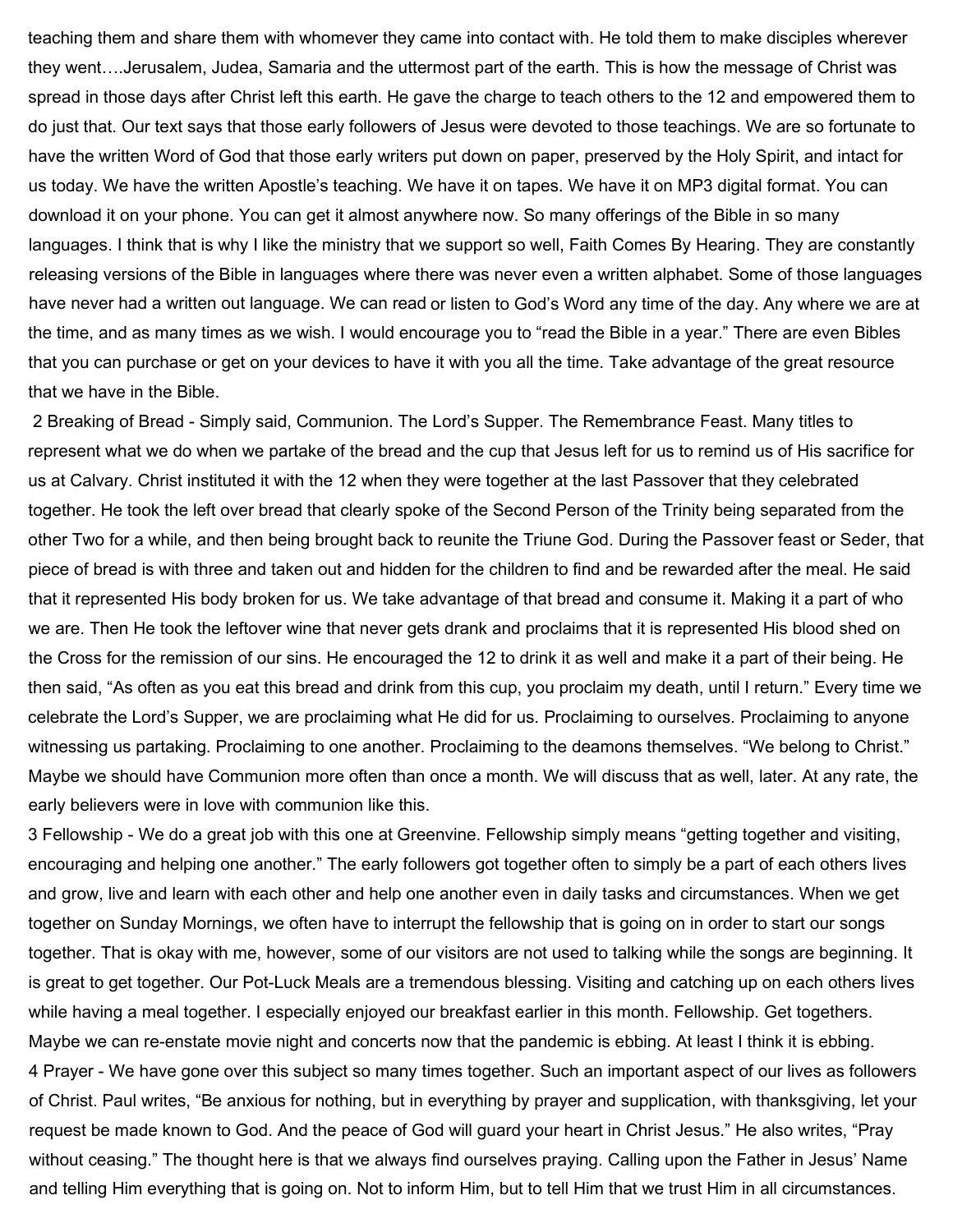Pray. Then when you're finished praying, pray again. I love hearing y'all praying on Sunday mornings. I encourage you to pray in public. Pray privately and pray with your family. As my dad used to say, "Pray for me. I need the prayer and you need the practice." Big 4. Bringing it to our lives here in Greenvine. Resolutions? No, simply following the lead of Christ, His disciples and the early followers of Jesus. As the Nike commercial says, "Just Do It!!!" Love and mercy to you all at the beginning of this new year. Blessings upon all. Karen and I are looking forward to 2022 with you. Amen

### **Upcoming Events**

#### **Bible Study**

We will continue our study of Timothy on Wednesday January 5 @ 6pm

#### **Greenvine Girl's of Grace**

Tuesday January 11 @ 6pm

#### **Men's Prayer Breakfast**

Wednesday January 26 @ 7am